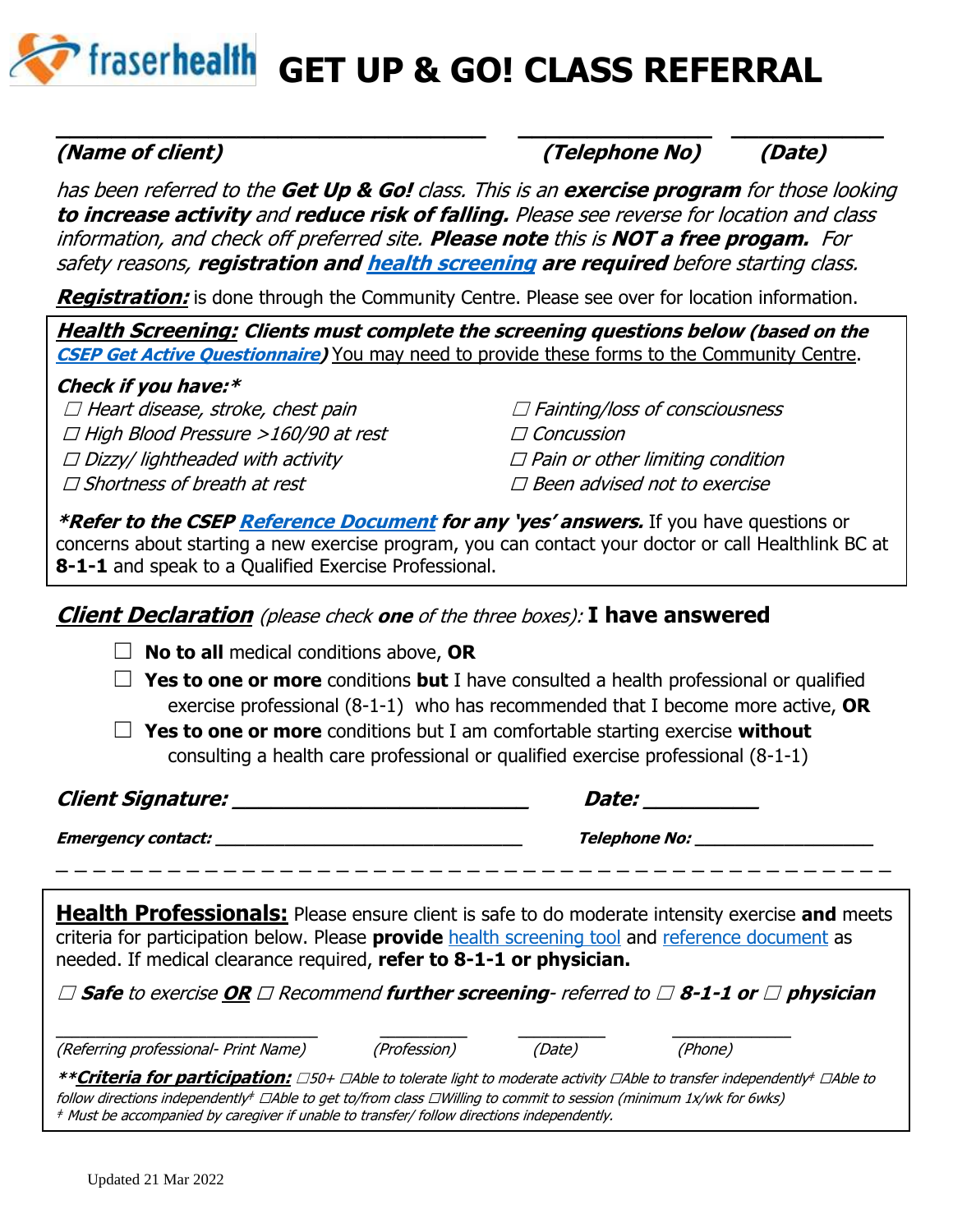# **2022 GET UP & GO! PROGRAM LOCATIONS AND INFORMATION**

|        | <b>City and Location</b>                                                             | <b>Phone and Fax no</b>                                                                                 | 2022 Program Days/Times                                      |
|--------|--------------------------------------------------------------------------------------|---------------------------------------------------------------------------------------------------------|--------------------------------------------------------------|
| П      | Abbotsford-Abbotsford Recreation Ctr<br>2499 McMillan Road                           | Phone: 604-853-4221<br>Fax: 604-854-2326                                                                | Apr 6- May 11, May 18-Jun 22<br>Wed $1:45$ pm $- 2:30$ pm    |
|        | Burnaby - Bonsor,<br>6550 Bonsor Avenue                                              | Phone: 604-297-4597<br>Fax: 604-297-4583                                                                | Apr 12 - Jun 16<br>Tue/Thurs 2:00pm -3:00pm                  |
|        | Burnaby - Confederation,<br>4585 Albert Street                                       | Phone: 604-294-1936<br>Fax: 604-299-3161                                                                | Apr $1 -$ Jun 24<br>Fri 11:30 am- 12:30 pm,<br>12:45-1:45 pm |
| $\Box$ | Burnaby - JCD Fitness Studio,<br>6187 Pearl Ave                                      | Phone: 604-833-2067<br><b>Bring this form to 1st class</b><br>and email to<br>jenny2fitness@hotmail.com | Jan 26 - March 25<br>$12:00$ pm $-1:00$ pm                   |
|        | Chilliwack - YMCA<br>45844 Hocking Ave                                               | Phone: 604-792-3371<br>Fax:                                                                             | <b>Please check with centre</b>                              |
| $\Box$ | Coquitlam - Glen Pine Pavilion,<br>1200 Glen Pine Court                              | Phone: 604-927-6940<br>Fax: 604-927-6578                                                                | <b>Please check with centre</b>                              |
| $\Box$ | Coquitlam - Dogwood Pavilion,<br>1655 Winslow Avenue                                 | Phone: 604-927-6098<br>Fax: 604-933-6113<br>*Referral not required                                      | Mar 29-May 12, May 17-Jun 30<br>Tue/Thurs 12:45-1:45 pm      |
| $\Box$ | Delta - Kennedy Seniors Centre,<br>11760 88 Ave, Delta                               | Phone: 604-594-2717<br>Fax:                                                                             | <b>TBD</b>                                                   |
| $\Box$ | Delta - McKee Seniors Centre,<br>5155 47th Avenue                                    | Phone: 604-946-1411<br><b>Bring</b> this form to 1 <sup>st</sup> class                                  | Apr 26-May 31, Apr 21-May 26<br>Tues/Thurs 1:00-2:00         |
| $\Box$ | Hope- Hope & District Recreation Ctr<br>1005 6 Ave, Hope                             | Phone: 604-869-2304                                                                                     | <b>TBD</b>                                                   |
| $\Box$ | Langley - Timms Community<br>20399 Douglas Crescent                                  | Phone: 604-514-2940<br>Fax: 604-530-8596                                                                | <b>Please check with centre</b>                              |
| $\Box$ | <b>Langley Senior Resources Society</b><br>20605 51b Avenue                          | Phone: 604-530-3020<br>*Referral not required                                                           | <b>Please check with centre</b>                              |
| $\Box$ | Langley - W.C Blair Recreation Centre<br>22200 Fraser Hwy, Langley City              | Phone: 604-533-6170<br>604-533-6178<br>Fax:                                                             | <b>Please check with centre</b>                              |
|        | Maple Ridge - Maple Ridge Leisure<br>Centre, 11925 Haney Pl.                         | Phone: 604-467-7322<br>Bring this form to 1 <sup>st</sup> class                                         | Apr 4-28, May 2-26 & July 6-27<br>Mon/Thrus 1:30pm-2:15pm    |
| $\Box$ | Mission- Lifetime Learning Centre,<br>32444 Seventh Avenue<br>*Referral not required | Phone: 604-820-0220<br>*Mail or email health<br>screening form to<br>lifetimelearningcentre@telus.net   | Ongoing virtual sessions;<br>Tues/Thurs 9:30-10:30 am        |
| $\Box$ | New Westminster - Century House,<br>620 Eighth Street                                | Phone: 604-519-1066<br>E: rgrewal@newwestcity.ca                                                        | Apr 19 - June 23<br>Tues/Thurs 11:00am-12:00pm               |
| □      | Port Coquitlam - Wilson Centre,<br>2150 Wilson Avenue                                | Phone: 604-927-7529<br>*Referral not required                                                           | <b>Please check with centre</b>                              |
| $\Box$ | Port Moody - Pt Moody Rec Centre<br>3000 loco Road                                   | Phone: 604-469-4556                                                                                     | <b>Please check with centre</b>                              |
| $\Box$ | White Rock- Centre for Active Living<br>1475 Anderson Street                         | Phone: 604-541-2199<br>Fax: 604-541-6390                                                                | Starts April 13<br>Wed/Fri 2:00pm-3:00pm                     |
| $\Box$ | White Rock-White Rock Community Ctr<br>15154 Russell Avenue                          | Phone: 604-541-2199<br>Email referral to:<br>recreation@whiterockcity.ca                                | <b>Please check with centre</b>                              |

**Call or visit the location to register in the next available Get Up & Go! program**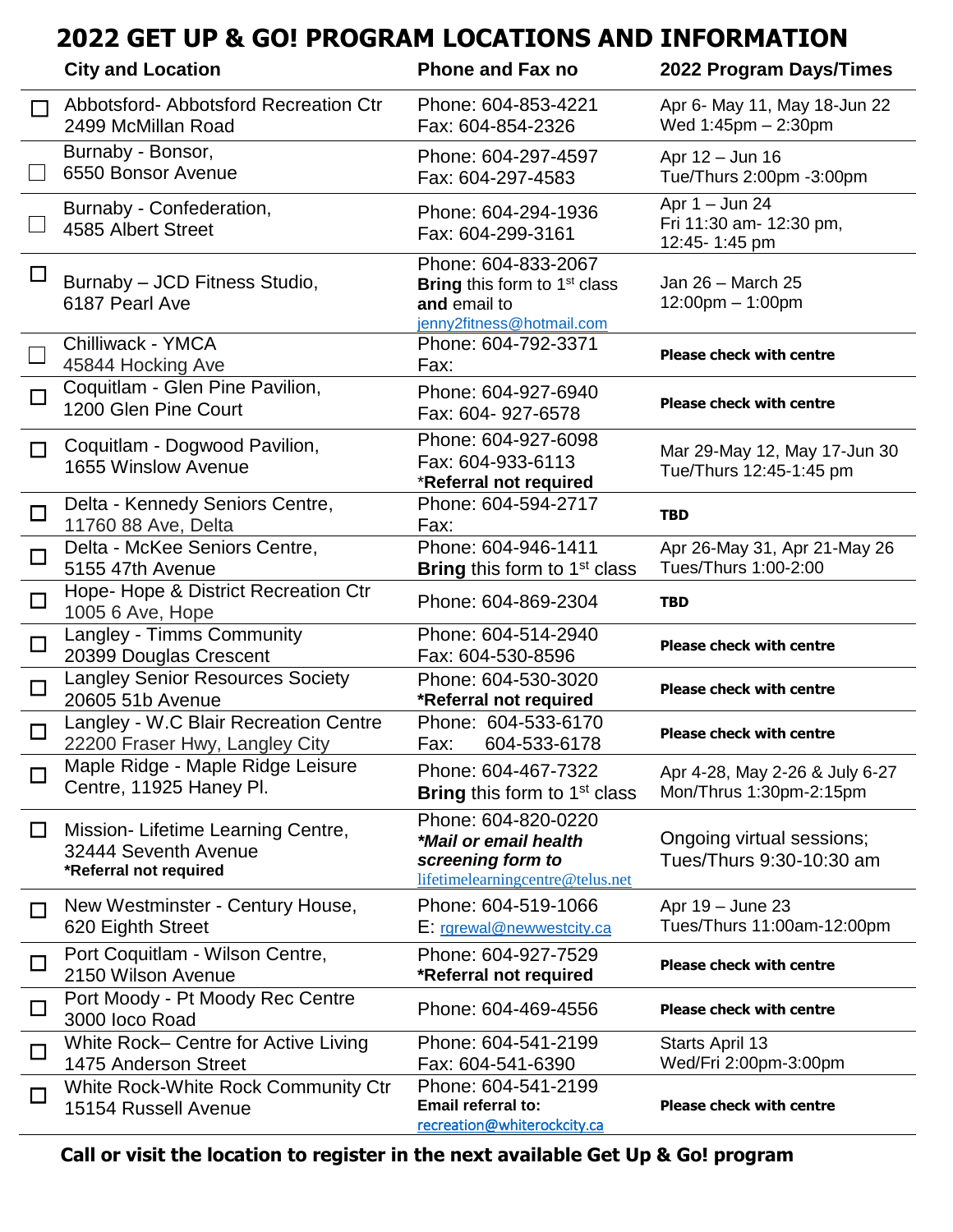

Use this reference document if you answered YES to any question and you have not consulted a health care provider or Qualified Exercise Professional (QEP) about becoming more physically active.

| 1 Have you experienced ANY of the following (A to F) within the past six months? |                                                                                                                                                                                             |                                                                                                                                                                                                                                                                                                                                                                                                                                                                                                                                                                                                                                                                      |  |
|----------------------------------------------------------------------------------|---------------------------------------------------------------------------------------------------------------------------------------------------------------------------------------------|----------------------------------------------------------------------------------------------------------------------------------------------------------------------------------------------------------------------------------------------------------------------------------------------------------------------------------------------------------------------------------------------------------------------------------------------------------------------------------------------------------------------------------------------------------------------------------------------------------------------------------------------------------------------|--|
|                                                                                  | A A diagnosis of/treatment for<br>heart disease or stroke, or pain/<br>discomfort/pressure in your<br>chest during activities of daily<br>living or during physical activity?<br><b>YES</b> | Physical activity is likely to be beneficial. If you have been treated for heart<br>disease but have not completed a cardiac rehabilitation program within the<br>past 6 months, consult a doctor - a supervised cardiac rehabilitation program<br>is strongly recommended. If you are resuming physical activity after more than<br>6 months of inactivity, begin slowly with light- to moderate-intensity physical<br>activity. If you have pain/discomfort/pressure in your chest and it is new for you,<br>talk to a doctor. Describe the symptom and what activities bring it on.                                                                               |  |
|                                                                                  | <b>B</b> A diagnosis of/treatment<br>for high blood pressure<br>(BP), or a resting BP of<br>160/90 mmHg or higher?<br><b>YES</b>                                                            | Physical activity is likely to be beneficial if you have been diagnosed and treated for<br>high blood pressure (BP). If you are unsure of your resting BP, consult a health care<br>provider or a Qualified Exercise Professional (QEP) to have it measured. If you are<br>taking BP medication and your BP is under good control, regular physical activity<br>is recommended as it may help to lower your BP. Your doctor should be aware of<br>your physical activity level so your medication needs can be monitored. If your BP<br>is 160/90 or higher, you should receive medical clearance and consult a QEP about<br>safe and appropriate physical activity. |  |
|                                                                                  | <b>C</b> Dizziness or lightheadedness<br>during physical activity<br><b>YES</b>                                                                                                             | There are several possible reasons for feeling this way and many are not<br>worrisome. Before becoming more active, consult a health care provider to<br>identify reasons and minimize risk. Until then, refrain from increasing the intensity<br>of your physical activity.                                                                                                                                                                                                                                                                                                                                                                                         |  |
| D                                                                                | Shortness of breath at rest<br><b>YES</b>                                                                                                                                                   | If you have asthma and this is relieved with medication, light to moderate<br>physical activity is safe. If your shortness of breath is not relieved with medication,<br>consult a doctor.                                                                                                                                                                                                                                                                                                                                                                                                                                                                           |  |
|                                                                                  | E Loss of consciousness/<br>fainting for any reason<br>YES                                                                                                                                  | Before becoming more active, consult a doctor to identify reasons and<br>minimize risk. Once you are medically cleared, consult a Qualified Exercise<br>Professional (QEP) about types of physical activity suitable for your condition.                                                                                                                                                                                                                                                                                                                                                                                                                             |  |
| F.                                                                               | Concussion<br><b>YES</b>                                                                                                                                                                    | A concussion is an injury to the brain that requires time to recover. Increasing<br>physical activity while still experiencing symptoms may worsen your symptoms,<br>lengthen your recovery, and increase your risk for another concussion. A health<br>care provider will let you know when you can start becoming more physically<br>active, and a Qualified Exercise Professional (QEP) can help get you started.                                                                                                                                                                                                                                                 |  |
|                                                                                  |                                                                                                                                                                                             | After reading the ADVICE for your YES response, go to Page 2 of the<br>Get Active Questionnaire - ASSESS YOUR CURRENT PHYSICAL ACTIVITY                                                                                                                                                                                                                                                                                                                                                                                                                                                                                                                              |  |